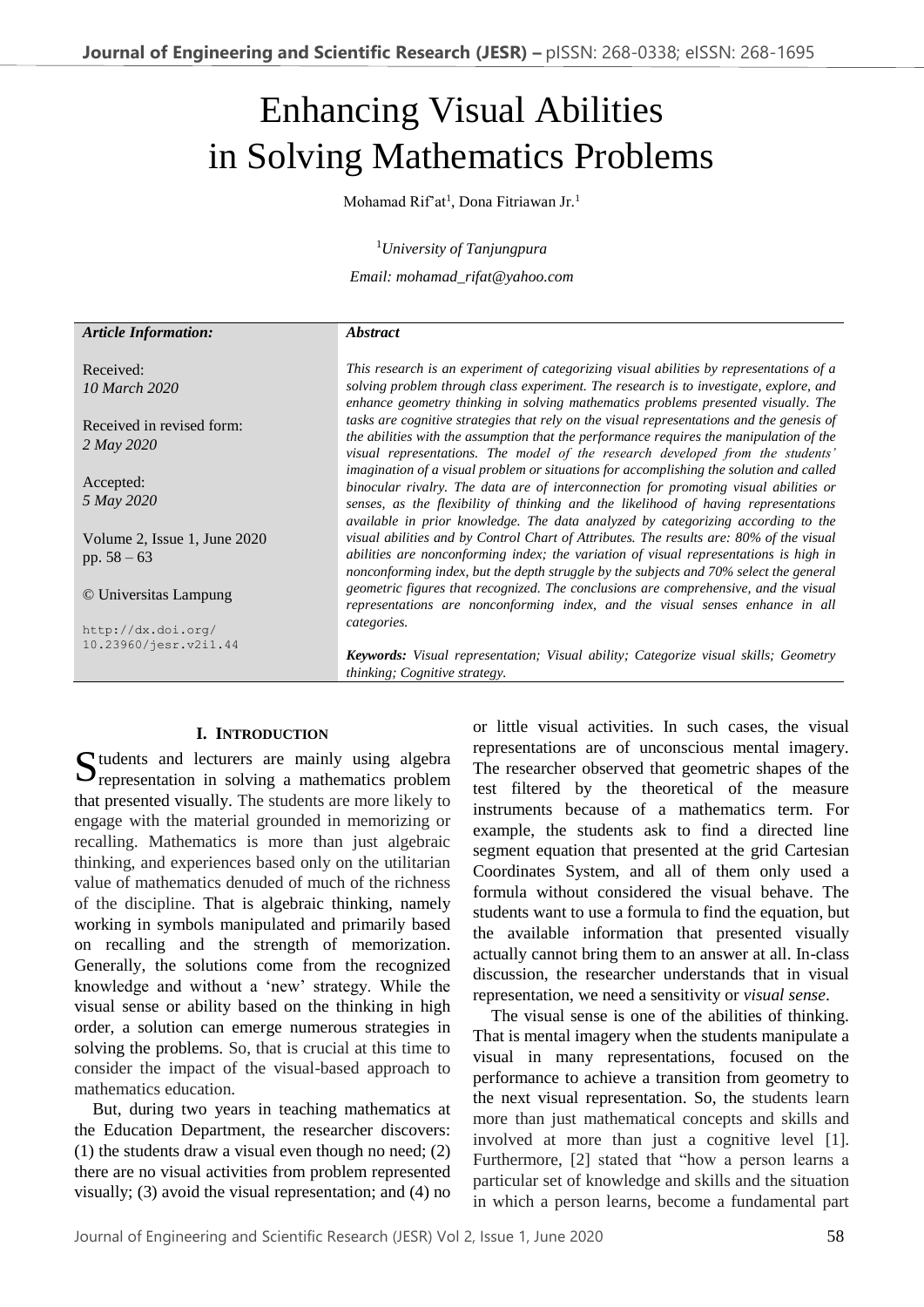of what learned." In this case, it's essential to explore mathematical learning experimentally, because it includes the material and the dimensions bring to the classroom.

Problems of visual representation have tenaciously persisted that concerns about mathematical literacy, attitudes, and dispositions. It hoped an investigation as the learning culture development of new insights into students' success in mathematics. There is a doubt between a geometric and algebraic concept in the test, i.e., stressing more on algebra or symbolic than the visual perceived. Despite the doubts of the representations considering mathematical activities, it rarely discussed in classes while algebra courses. According to [3], that is a perception of mental imagery because the case is a visual representation.

## **II. MATERIALS AND METHODS**

The *visual abilities* are learning conditions by doing math, without the influence of determined of actual conditions. That is, the use of problems leads to the construction of doing the math to render the carrying out the process of the sense. The situations, the representations of mathematics can be thought of as systems of interaction to be able to act. For example, the study of geometry objects that based on visualization assets of visual thinking.

# *A. Materials*

The visual representation stayed on mental imagery [4], spatial properties, and considered picture ([5], [1]). The representation is a quasi-pictorial, but an account of mental imagery [6], a computational model, and a neurological one [7], won the analogpropositional [4] because its notion used ambiguously and incoherently.

The visual representation is a mental investigation based on thinking. That is to manage mathematical knowledge into a series of representation thinking. The development stressed by counter-intuitive thinking.

The visual representation is qualitative thinking of geometry objects [2]. It pertains to thinking activities, relatively stable proceeds within local instability, and part of the epistemological and axiological manner. That is, a belief tends to identify, to determine, and to the movements of thought.

The epistemological content refers to the genealogy of concepts. The development based on observation of the problem-solving through series of visual representation. That is fragment of the visual from a conceptual viewpoint [8] when organizing it.

The visual representation is tools to transfer from algebra to another and organized experiences in mathematical activity. The representation system is the process corresponding to a perception or intuition as a

cognitive term - the evidence to be seen analogically by representing the geometry objects that look simpler than the algebraic expression. The system is to estimate the solution. For example, an intuition of intersection lines tends towards underestimation of the particular condition. In the idea, the ability to discriminate between many conditions or cases changes with their perceptions. The observations led to the cognition assuming the existence of representation in the shape of a mental image.

The role of the visual representations confirmed on the effect and to indicate the flexibility of the thinking. The route intervenes the intuitions, a high level of doing the mathematics before cognitive praxes, and the geometrical judgment of well-ordering. The judgment of the geometric objects organized as an insight or gestalt idea and the visual representation as *well-ordering thinking*.

Visual thinking is a proto-mathematical that related to the problems. That is a geometric trajectory, the constitution of its memory, the latter being abstract as it is the memory of a prediction. The memory of a prediction is abstract in the double sense of being independent of the context, the invariant that matters for future pretension, away from the specific context of the original action. The structure is the creation of a boundary, which is drawing and complete of nonexisting visual on the problems.

# *B. Method*

The research is a study of visual abilities in a method of multidimensional scaling. The purpose is to obtain the representation that showing interactions between the visual and the thinking. This is a neuroimaging studies dedicated to spatial cognition of numerical magnitude [9] (Hubbard et al., 2005).

The investigation contributed to epistemological questions, where the visual is an argument against the thinking as a logical machine. Through teaching and learning, we investigate, explore, and enhance the visual ability when solving mathematics problems. The observation is to investigate the visual representation in solving mathematics problems, guides by the visual ideas. The test items are mathematics problems presented visually abilities, and the answers categorized into the thinking.

Model of the thinking developed from the visual imagination of the problems for accomplishing the solution. That is to a mental imagination in the way to do it in continuity before lost the visual abilities.

Data collected during class activities and analyzed qualitatively after the categorizing according to the visual abilities or thinking. The explanations of the invented of the categorizing data using logic, and the conclusions make the truth statements. Statistically,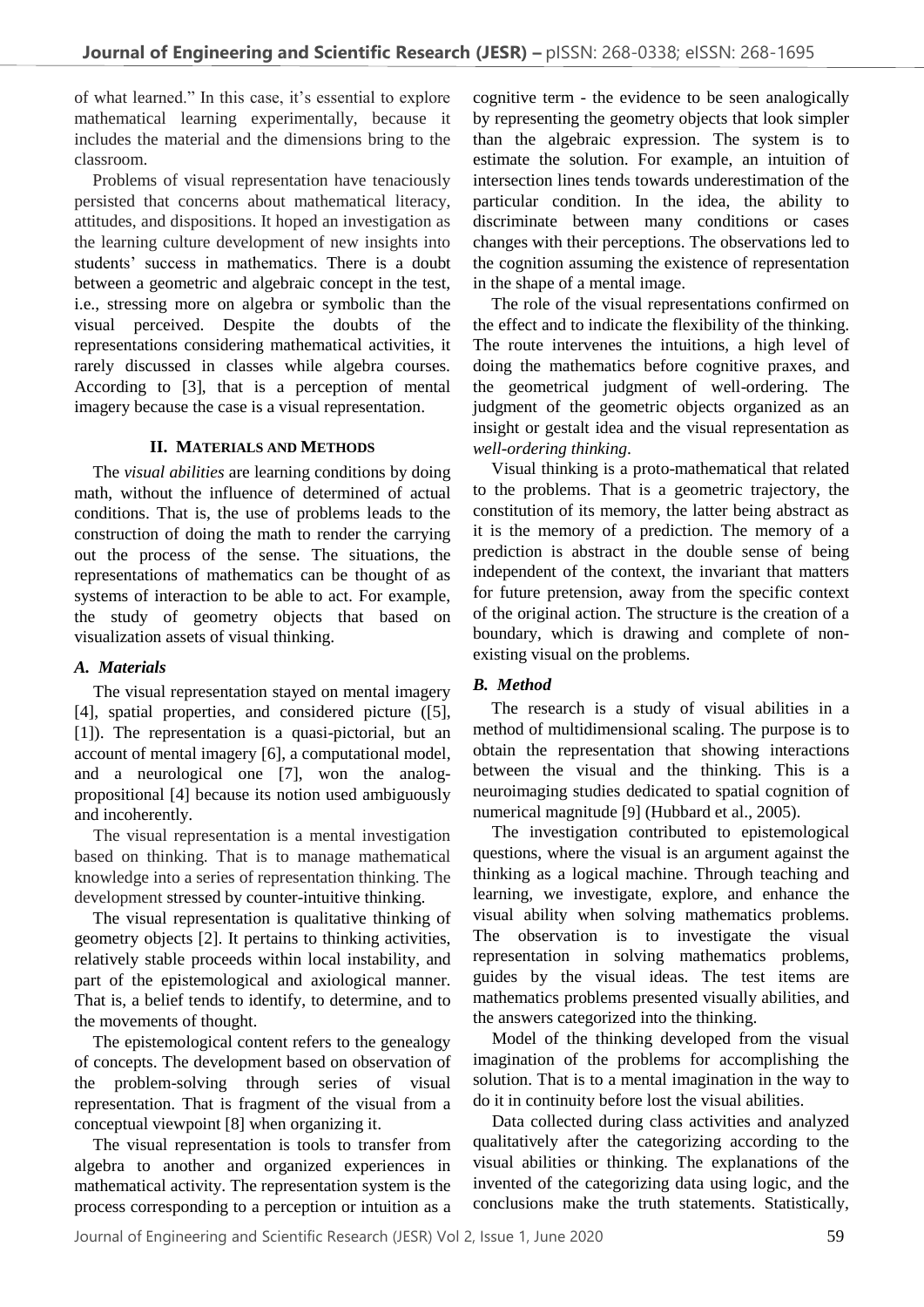the invented data analyzed by *Control Chart of Attributes*.

The final elaboration refers first to the conceptually simultaneous role of the visual representation. The isomorphism proposed is between the experience of the inertial movement of the algebraic and the imagery, which precedes subjective movement. The direction and the conceptual come to propose a continuous thinking over the reality in the visual.

#### **III. RESULTS AND DISCUSSIONS**

After construct validity with Cramer  $C = 0.82$ , we get two items as depicted at Fig. 1 and Fig. 2.



**Figure 1.** A visual representation to relate  $G_1$  and  $G_2$ 



**Figure 2.** Representation of two intersection pictures

# *A. Results*

Problem 1 of Fig. 1 is modification for improving the visual thinking, to reveal the strategy, and to reduce algebraic expression in constructing visual solution.

The logical connection is a composition of transformations. The strategy is to visualize  $-G_1$  by reflection and then turn down 2 units. The algebraic thinking by matrix transformation is still difficult.

The solutions that  $G_2 = -G_1$  and  $G_2 = -G_1 - 1$ showed that the visual thinking is not complete. Their algebraic thinking seems in organizing algebraic expression. The students also promote a practical way, in using formula or procedure. That is an operation in matrix for getting a solution.

The visual thinking changed gradually from the algebraic. Invented that the trend in series are: (1)  $G_2$  =  $G_1$ <sup>'</sup> or the derivative; (2)  $G_2 = -G_1$  using simple graph *y* 

 $= x +1$ ; (3)  $G_2 = -G_1 - 1$  with two expressions; (4)  $G_2 =$  $G_1 - 1$ ; and (5)  $G_2$  is equal to the invers of  $-(G + 1)$ .

The solutions deal with simple geometrical representation reduces the algebraic. That is simple for constructing a solution. For an example, transforming the representation to a recognizable one and bring to the solution.

Algebraic expression arranged by a matrix, or transformation of two order matrix only taking a point before and after the transformation. That is a linear transformation, and come to incorrect answer. It is a symbolic expression that precedes and leads to the intervention of the solution.

About 80% respondents solve the problems by formulating algebraic expressions taking from the visual. They connect it and get a new algebraic equation. So, there is a model and then solve the problems algebraically. About 70% of them recognize the visual clearly and never presented again in solving the problems.

About 10% try to solve the problems by illustrating the visual using some available points. They formulate the equation of  $G_1$  and then relate it to the  $G_2$ . The solution comes from the modifying one. But, that is hard work, so no good solution at all.

After the teaching and learning, about 10% of the respondents already show the visual abilities. They transform the  $G_1$  by reflecting it to the line  $y = 0$ . So, they get another visual but simply than the  $G_1$ . The next manipulating is a simply translation.

The problem of Fig. 2 is to determine the area of the intersection of both figures. The problem is of the figures. That is, solving without using the outside visuals (two small triangles), relating the visuals using algebraic thinking and only of 1 minus the two outside triangles, and the unrelated of formula of the area of hexagon to the entire equation arranged for each of visual cases.

When starting with a square of side 1, then a regular hexagon is constructed, concentric with the square, then they use all of the representations holistically.

When the geometric shapes manipulated or need recognizable parts, by experimentation, come to a certain extent [10]. In this research, that is visual representation carried into a solution. The visual thinking is the reflections of abstract concepts and symbols in the problems. The argumentation is also that the visual situations can be used for an insight where the problems are expectations to produce an answer independently from the representations.

This is a problem of shapes and drawings. The visualization is built between the enhancing of thinking and the thinking of representations. Reference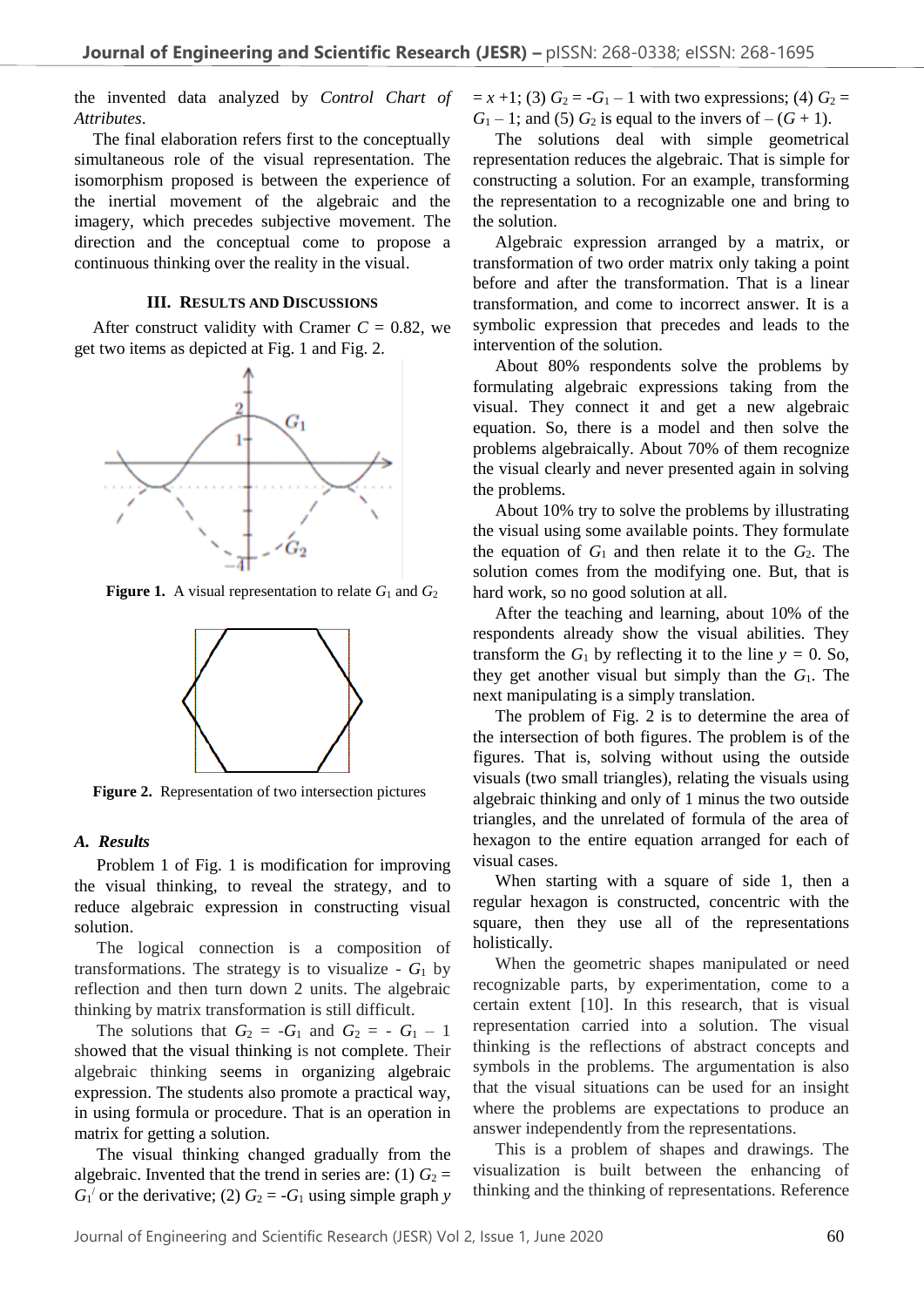([1], [11]) ensure that a perception of a drawing operations and concepts in mathematics lead to mental imagery.

The students can take information of the problems and retain it by arranging and schematizing the solutions in the representations manner. That supports the visualization that will enhance comprehension and creativity in mathematics education. The visual thinking helps to improve students' thinking in solving the problems. Reference [12] report that visual model in problem solving facilitates students' comprehension and creates solution-finding opportunities.

Reference [13] argues that visualization is much more effective than conventional approaches in strengthening students' intuitions and facilitating learning. Reference [14] considers visualization as a tool which serves to attract students' attention by drawing geometric concepts and models with varying effects to implicate the presence of various mathematical systems and various spaces; to help individuals acquire the habit of abstraction and thus improve their cognitive independence and productivity; to ensure meaningful learning and retention of information. In this research, underline the fact that visualization is not only a tool but model of thinking beginning at problem solving activities or presenting a proof.

The pattern of the algebraic of Problem 2 comes from an adapting strategy. The strategy is to have an action in every representation. The steps of the thinking are drawing, making relationships, and testing a solution. The steps are for determining from the available information in a problem. In mind mapping, a series of visual representation could be represented algebraically or visually. That is of a relation between operations and the implicit one, so the logical condition of a problem can be seen similar to a certain problem.

## *B. Discussions*

The students accept the visual as an immediately and intuitively sound and perfectly *robust* statement. The visual abilities correspond to the thinking, i.e. completing, constructing, and manipulating. But, occurring in different parts of the brain and involve different memory networks, so do not correspond to the visual thinking.

The mathematics concept developed by simple illustration and the representation of the symbol at almost all. Of the Problem 1, the evidence comes from an ability to imagine visually, rather than having unconscious mental images, and failing to attend to the solution. In this case, most of respondents take a *sinus function* instead of  $G_1$ , but become more complicated. While the visual ability come more easy with a reflection of line  $y = 0$  and then a simple translation.

Of the Problem 2, the visual abilities emerge in the reduction of the representation, namely present more algebraic competency than the visual, and they do it in symbolic equations. When visual activity arose firstly, they solve the problem without continuing the visual.

When threated to the consistence of the visual representation and the thinking, the intersection of the algebraic concept changed to the visual representation. According to the logical approach, the flexibility of the cognitive illustrates the visual for imaging the recognized one. For the type of student materials that is 20% need a visual solution, and 80% need an evaluation of the practical skills doing.

The relation between algebra representation, the visual and the abilities in solving the two problems presented explained in Table I.

**Table I.** A Mapping of Algebraic and Visual Abilities

| <b>Mapping Competencies</b> |                |                         |
|-----------------------------|----------------|-------------------------|
| Algebraic                   | Visual         | <b>Visual Abilities</b> |
| Representation              | Representation |                         |
| Formulating                 | Formulating    | Transforming            |
| Connecting                  | Relating       | Simplifying             |
| Modelling                   | Modifying      | Manipulating            |

The students' visual thinking is responses to transform the representations and alternately using algebra. Firstly, they used more algebra knowledge, i.e., an algorithmic point of view. The next level is to simplify critical attributes of the geometric shapes. In this case, the students connect the visual situation to the algebraic concepts and relating the situation by the algebraic to solve the problems.

In mathematics, the critical attributes stem from the concept definition [15]. For example, for the intersection of geometric figures, there are three: used the only one figure in the intersection of two figures, using information that given, and simplifying the visual representation.

Mathematics reflections of geometric concepts and shapes in the problems presented visually are particular abilities. The visualization can be thought as a phenomenon that could introduce experimentally to a certain extent [16]. In representing algebraically or visually into a solution, the thinking could be seen as the reflections of abstract concepts and symbols in the problems.

The argumentation is also that the visual situations can be used for an insight where the problems are expectations of the students to produce an answer independently from the representations. This is that the visual through shapes and drawings the aspect of mathematics. The visualization is built between the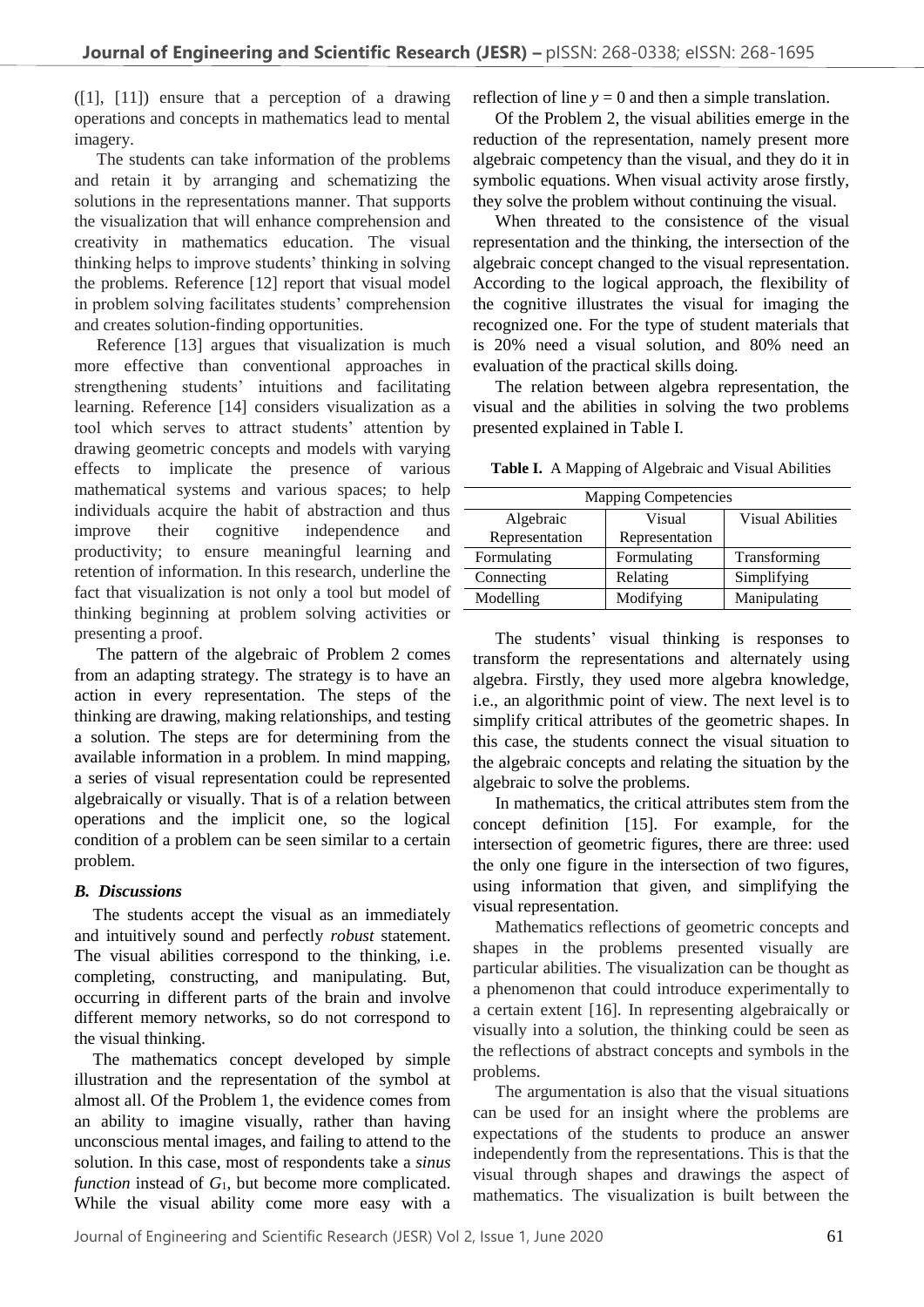enhancing of thinking and the thinking of representations.

The students can take information of the problems and retain it by arranging and schematizing the solutions in the representations manner. So, the visualization enhances comprehension and creativity, and the visual thinking helps to solve the problems. Reference [11] report that visual model in problem solving facilitates students' comprehension and creates solution-finding opportunities.

Reference [14] argues that visualization is much more effective than conventional approaches in strengthening students' intuitions and facilitating learning. Reference [13] considers visualization as a tool which serves to attract students' attention by drawing geometric concepts and models with varying effects to implicate the presence of various mathematical systems and various spaces; to help individuals acquire the habit of abstraction and thus improve their cognitive independence and productivity; to ensure meaningful learning and retention of information. In this research, underline the fact that visualization is not only a tool but model of thinking.

### **IV. CONCLUSIONS**

The growing of visual thinking can be raised through the representation. This is regarding the students and serve to foster much needed of the manipulation. The analysis shows that the visual thinking varies to grasp the visual sense. The students want to solve algebraically, but the visual sense required because of their learning habits.

The development looks like the presented exercises in many textbooks and lecture, but ought to change by thinking experience when working in geometry. For teaching materials, the mathematics class alike to declare experiencing obstacles in the algebraic approach contained in the text or courses. The material should use more for geometry terms.

The visualizing abilities need 'to draw', 'to use', 'to manipulate', 'to construct', and 'to explore' in solving the problems. We need form of etymological material for extending the visual representation.

For teaching materials and evaluation based on visual thinking analysis, concluded that the students geometric skills. The exercise is used to improve students' visual competency. In terms of technical solving the mathematics, there is no difference of the difficulty but should be done and studied in class.

For the evaluation material, this type of evaluation will be more emphasized by visualizing as it is adapted to the learning. For the test techniques requiring individual and group evaluation, and require

varying evaluations between formal logic and the etymologic.

Prepare the conclusion in a single paragraph without reference. Conclusion should be prepared in a complete sentence and paragraph without numbers or pointers. Please inform the future study or application of the current findings.

#### **ACKNOWLEDGMENT**

The authors gratefully acknowledge the students and the lecturers from mathematics education department. Thanks to the research team that participate actively, i.e., one lecturer and three students who conduct the research during the courses and together in collecting the results. Thanks to our faculty management that sponsored for the research fund so this earlier work can finish at the schedule.

#### **REFERENCES**

- [1] M. Rifat, "The exploring of visual imagery: in their relation to the students' mathematical identity," vol. 3, no. 5, 2018.
- [2] M. Rif'at, R. Sachputra, Sugiatno and D. Suratman, "A developing of analytic inequalities monograph based on students' mathematical activities," *International Journal of Innovative Studies in Sciences and Engineering Technology,* vol. 3, no. 5, pp. 5-9, 2019.
- [3] B. Nanay, "Perception and imagination: a modal perception as mental imagery," *Philosophical Studies,*  vol. 150, pp. 239-54, 2017.
- [4] M. Rif'at, *Pengaruh pembelajaran visual dalam rangka meningkatkan kemampuan deduksi visualistik pada,* Bandung: Dissertation, Dept. Math Ed., UPI, 2001.
- [5] S. M. Kosslyn, "Scanning visual images: some structural implications," *Perception and* implications," *Psychophysics,* vol. 14, pp. 90-94, 1973.
- [6] M. Rif'at, *Analisis tingkat deduksi dan rigoritas susunan bukti mahasiswa jurusan pendidikan matematika,* Malang: M.S. thesis, Dept. Math Ed., IKIP Malang,, 1998.
- [7] S. M. Kosslyn, G. Ganis and W. L. Thompson, "Neural foundations of imagery," *Nature Reviews Neuroscience,* vol. 2, pp. 635-642, 2001.
- [8] Longo, "Theorems as constructive visions," in *conference on Proof and Proving*, Taipei, 2010.
- [9] E. M. Hubbard, M. Piazza, P. Pinel and S. Dehaene, "Interactions between number and space in parietal cortex," *NATURE REVIEWS NEUROSCIENCE,* vol. 6, pp. 435-448, 2005.
- [10] G. Mettetal, "Improving teaching through classroom action research," *Essays on Teaching Excellence Toward the Best in the Academy,* vol. 14, no. 7, pp. 1- 3, 2002.
- [11] M. Rif'at, *Filsafat Pendidikan Matematika,* Pontianak: UNU Kalbar Press, 2017.